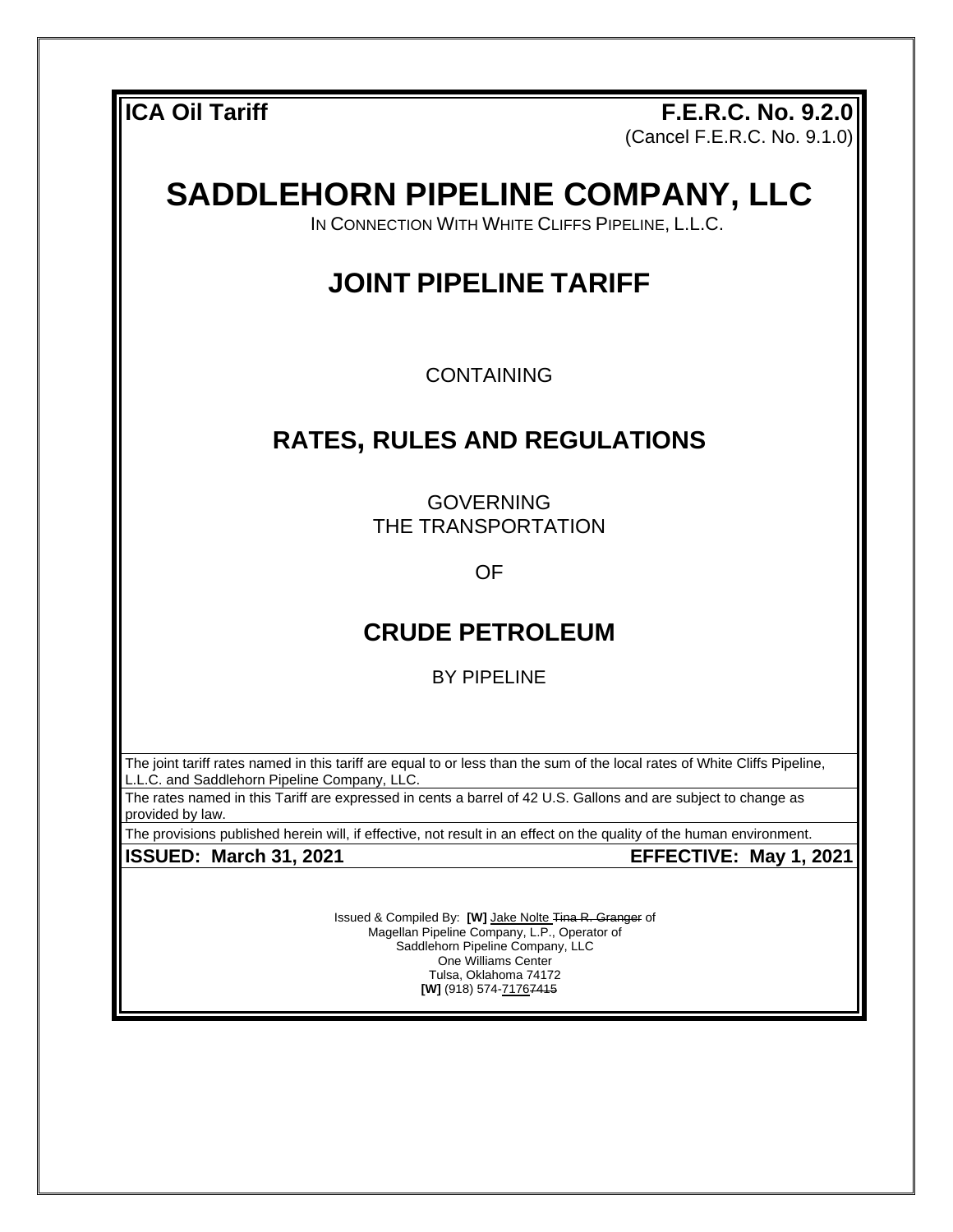## **Rules and Regulations Governing Crude Petroleum Transportation By Pipeline**

#### **15. DEFINITIONS**

"A.P.I." means American Petroleum Institute.

"Barrel" means forty-two (42) United States gallons.

"Carrier" means Saddlehorn Pipeline Company, LLC.and every other common carrier of Crude Petroleum by pipeline that has entered into a joint rate tariff with Saddlehorn Pipeline Company, LLC and by reference therein has applied these rules and regulations to the transportation governed by such tariff.

"Consignee" means the party to whom a Shipper has designated to receive the delivery of Crude Petroleum at the Destination.

"Crude Petroleum" means the grade or grades of the direct liquid products of oil or gas wells, including crude oil and condensate, meeting the required specifications established pursuant to this tariff which Carrier has undertaken to transport.

"Destination" has the meaning set forth in Item 300, herein.

"Origin" has the meaning set forth in Item 300, herein.

"Shipper" means any party who agrees with Carrier for transportation of Crude Petroleum.

"U.S." means United States.

"Saddlehorn Crude Oil" means Crude Petroleum meeting the required specifications set forth in Item 25 below.

"Saddlehorn Light Crude Oil" means Crude Petroleum meeting the required specifications set forth in Item 25 below.

#### **20. COMMODITY**

Carrier is engaged in the transportation of Crude Petroleum only and therefore will not accept any other commodity for transportation under Carrier's applicable tariffs.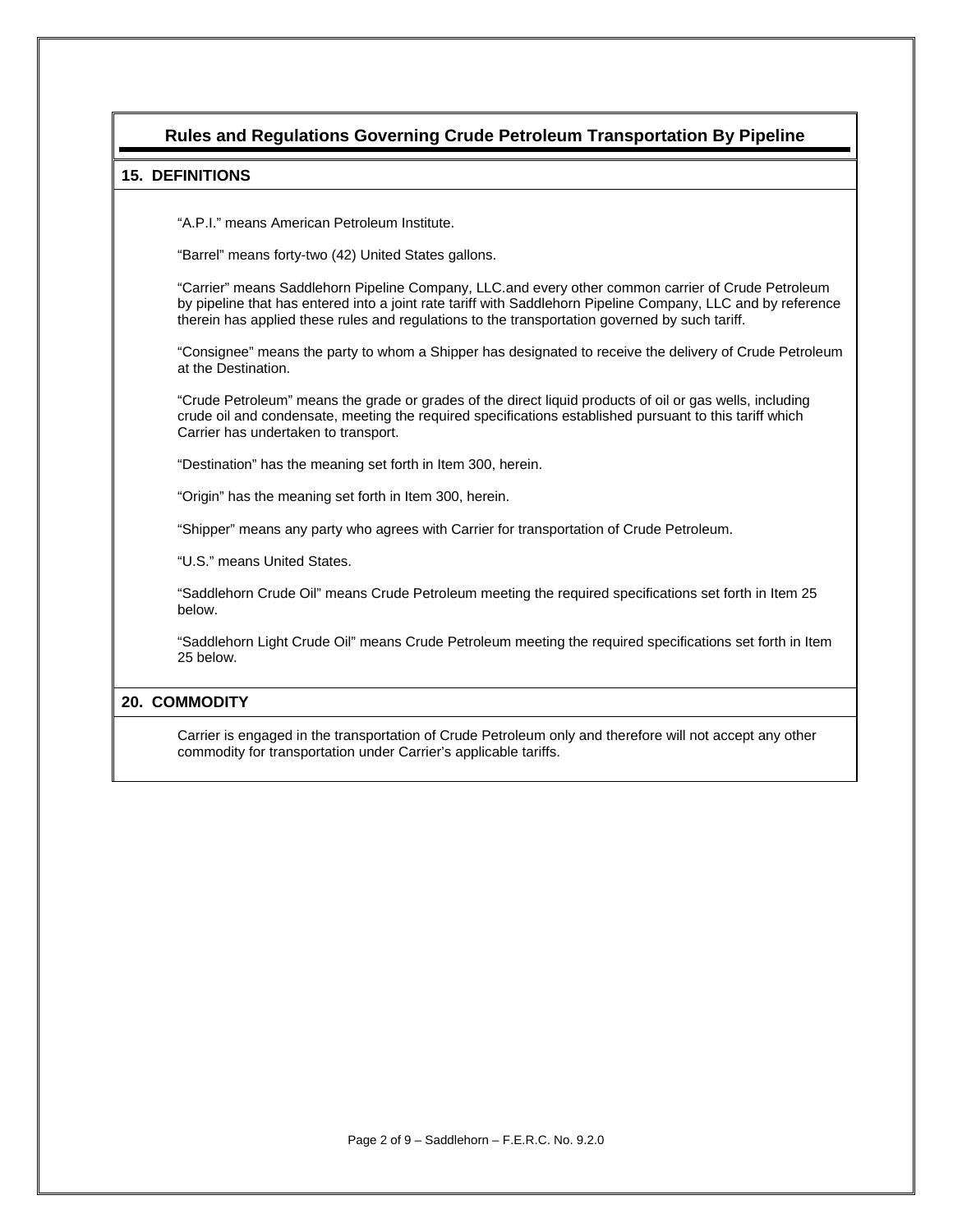#### **25. QUALITY SPECIFICATIONS**

Carrier will not accept any Crude Petroleum unless it meets the specifications listed in the chart below and unless other properties of such Crude Petroleum are such that it will be readily susceptible to transportation through Carrier's pipeline system. These specifications shall apply to each Barrel of Shipper's nomination and not be limited to the composite sample of the nomination.

|                               | <b>Saddlehorn Crude</b><br>Oil | <b>Saddlehorn Light</b><br><b>Crude Oil</b> |
|-------------------------------|--------------------------------|---------------------------------------------|
| API Gravity, <sup>o</sup> API | $35 - 44$                      | $>44-53$                                    |
| Sulfur Content, Weight %      | $\leq$ 0.40                    | $\leq 0.15$                                 |
| BS & W                        | $\epsilon$ = 1.0%              | $\epsilon$ = 1.0%                           |

Carrier will reject all tenders when: (i) the Reid vapor pressure of the Crude Petroleum exceeds twelve pounds (12 lbs.) at one hundred degrees Fahrenheit (100ºF); and/or (ii) the true vapor pressure of the Crude Petroleum might result in Carrier's non-compliance with federal, state or local regulations. If Carrier determines that a Shipper has delivered to Carrier's facilities Crude Petroleum that has been contaminated by the presence of any excessive metals including but not limited to chlorinated and/or oxygenated hydrocarbons and salt, such Shipper will be excluded from further entry into Carrier's facilities until such time as quality specifications have been demonstrated by Shipper to be met in Carrier's discretion.

#### **30. STORAGE**

Only storage necessarily incident to transportation will be provided by Carrier (which shall be deemed to include up to five (5) days' storage at Carrier's Origin and Destination facilities). Upon delivery of Crude Petroleum into Carrier's working tankage, title to such Crude Petroleum in Carrier's working tankage shall remain with Shipper and not with Carrier. Notwithstanding the foregoing Carrier will not provide storage at Carrier's Destination Facilities in Cushing, OK for Saddlehorn Condensate. Shippers are required to make their own arrangements for storage of Saddlehorn Condensate at Carrier's Destination Facilities in Cushing, OK.

#### **40. MINIMUM SHIPMENTS**

Quantities of Crude Petroleum will be accepted for transportation as a single shipment to the Destination on Carrier's pipeline system only in amounts of 50,000 Barrels or greater. Quantities of less than 50,000 Barrels may be accepted by Carrier for transportation if operating conditions permit and if such Crude Petroleum is of like quality and characteristics of that currently being transported, all at Carrier's sole discretion.

#### **50. QUALITY AND QUANTITY OF RECEIPT AND DELIVERIES**

Carrier will accept for transportation Crude Petroleum that can be commingled or intermixed with a grade of Crude Petroleum which Carrier regularly transports between the Origin and the Destination of the shipment without materially reducing the value or altering the quality of any grade of Crude Petroleum which Carrier regularly transports over the route of the shipment.

Carrier will accept Crude Petroleum for transportation only on condition that Carrier shall not be liable to Shipper or Consignee for changes in gravity or quality which may occur from commingling or inter-mixing such Crude Petroleum with other Crude Petroleum in transit; and provided further that Carrier will not be obligated to deliver to Consignee the identical Crude Petroleum received from Shipper. However, Carrier will deliver to Consignee a grade of Crude Petroleum as nearly like the grade of Crude Petroleum received from Shipper as Carrier is regularly transporting as a common stream to the Destination.

Carrier will not be required to accept any Crude Petroleum that does not meet the specifications set forth in Item 25.

Carrier will not make a delivery of less than 50,000 Barrels of Crude Petroleum at the Destination except when necessitated by dispatching contingencies. Deliveries of less than 50,000 Barrels may be delivered if operating conditions permit all at Carrier's sole discretion.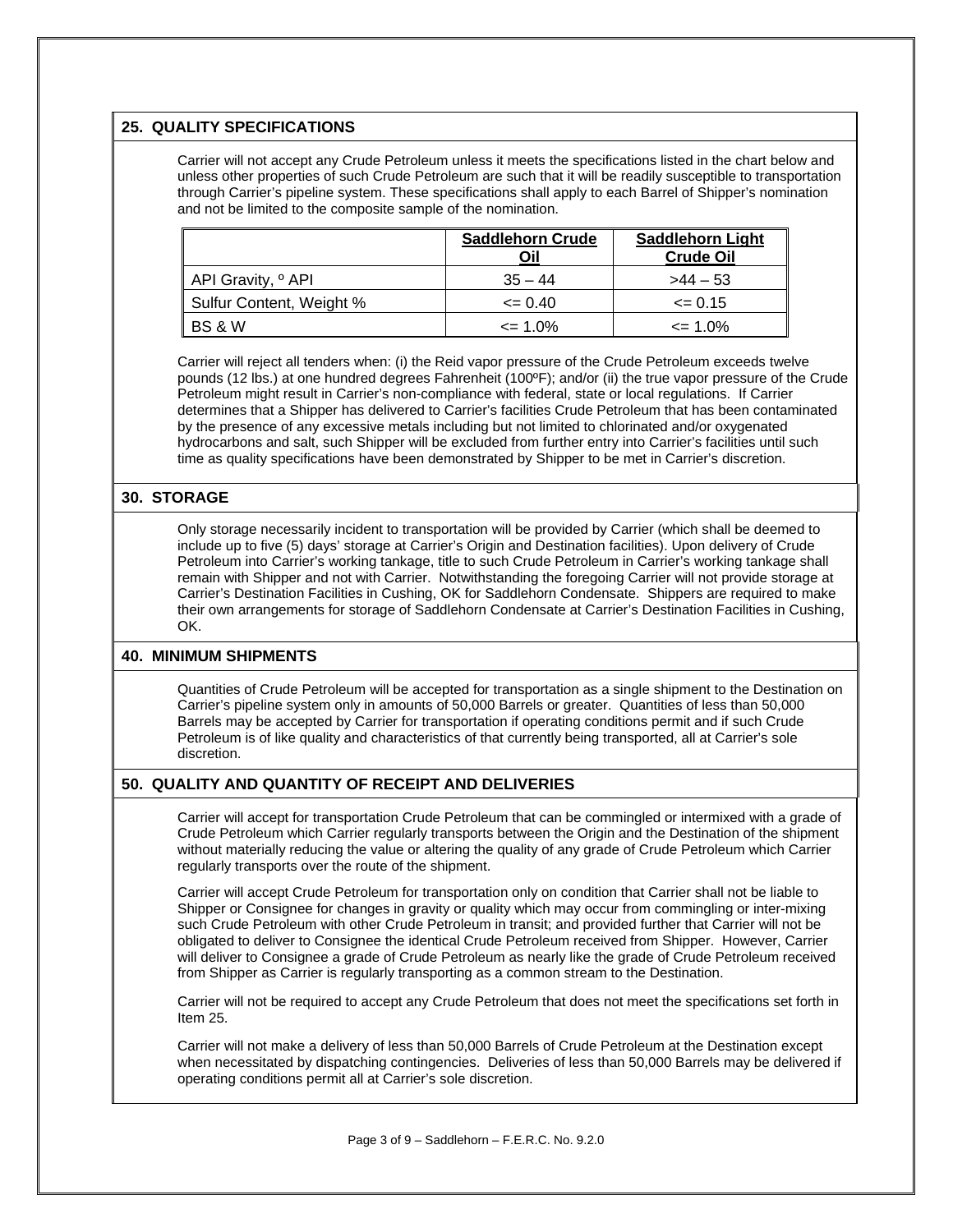#### **60. MEASUREMENT AND TENDER DEDUCTIONS**

The volume of Crude Petroleum received and delivered by Carrier will be measured in Barrel units by meter or by gauge. Measured volumes at recorded or observed temperatures will be converted to volumes at sixty degrees Fahrenheit (60ºF). Quantities shall be determined in accordance with applicable A.P.I. Manual of Petroleum Measurement Standards.

The volume of impurities in Crude Petroleum received and delivered by Carrier will be measured by an electrical or mechanical device or by physical test and such volume will be deducted from the volume of such receipts and deliveries.

Carrier shall determine all measurements, but Shipper and Consignee or their representatives may be present to witness them.

A deduction of two-tenths (2/10) of one percent by volume will be assessed on each shipment of Saddlehorn Crude Oil received by Carrier.

A deduction of one-fourth (1/4) of one percent by volume will be assessed on each shipment of Saddlehorn Light Crude Oil and Saddlehorn Condensate received by Carrier.

#### **70. NOMINATIONS REQUIRED**

Crude Petroleum for shipment through Carrier's pipeline system will be received only on proper notice showing the point at which the Crude Petroleum is to be received, point or points of delivery, Consignee (if any), the product grade and the amount of Crude Petroleum to be transported. The Shipper notice must be sent via Carrier's COBALT (or successor) system prior to 5:00 p.m. Central Time, on the 25<sup>th</sup> day of the month preceding the month for which the nominations apply; provided, however, if Carrier has reason to believe Pipeline Proration Procedures will apply for a delivery month, "New Shipper" (as such term is defined in Carrier's Pipeline Proration Procedures incorporated by reference in Item 150) nominations must be submitted to Carrier prior to 5:00 p.m. Central Time the 13<sup>th</sup> day of the month preceding the month for which the nominations apply and "Regular Shipper" (as such term is defined in Carrier's Pipeline Proration Procedures incorporated by reference in Item 150) nominations must be submitted to Carrier prior to 5:00 p.m. Central Time the 15<sup>th</sup> day of the month preceding the month for which the nominations apply. If the nomination date falls on a weekend or holiday, then nominations are due on the last day that is not a weekend or holiday before the nomination date. Final confirmation of nominations will be completed by the business day following the twenty-fifth (25<sup>th</sup>) day of the month preceding the month for which the nominations apply.

#### **80. TITLE UNENCUMBERED**

The act of delivering Crude Petroleum to Carrier for transportation shall constitute a warranty that Shipper has unencumbered title thereto, or the unencumbered right to ship such Crude Petroleum. When any Crude Petroleum tendered for transportation is involved in litigation, the ownership of which may be in dispute or which may be encumbered by lien or charge of any kind, Carrier may require Shipper to post an indemnity bond (or other assurances of quality at Carrier's sole discretion) to protect Carrier against all loss.

#### **90. LIABILITY OF CARRIER**

Carrier shall not be liable for any loss or damage or delay caused by act of God, public enemy, quarantine, authority of law, strike, riots, fire or the act or fault of Shipper or Consignee, or for any other cause (a) not due to the negligence of Carrier, whether similar or dissimilar to the causes herein enumerated or (b) not arising out of the failure of Carrier to comply in all material respects with all applicable federal, state, or local governmental laws, rules, and regulations; and, in case of loss from any such causes set forth in (a) or (b) above, after Crude Petroleum has been received for transportation and before the same has been delivered to the Shipper or Consignee, the Shipper shall bear a loss in such proportion as the amount its shipment is to all of the Crude Petroleum in the custody of the Carrier at the time of such loss, and the Shipper shall be entitled to have delivered only such portion of its shipment as may remain after a deduction of its due proportion of such loss but in such event the Shipper shall be required to pay charges only on the quantity of Crude Petroleum delivered.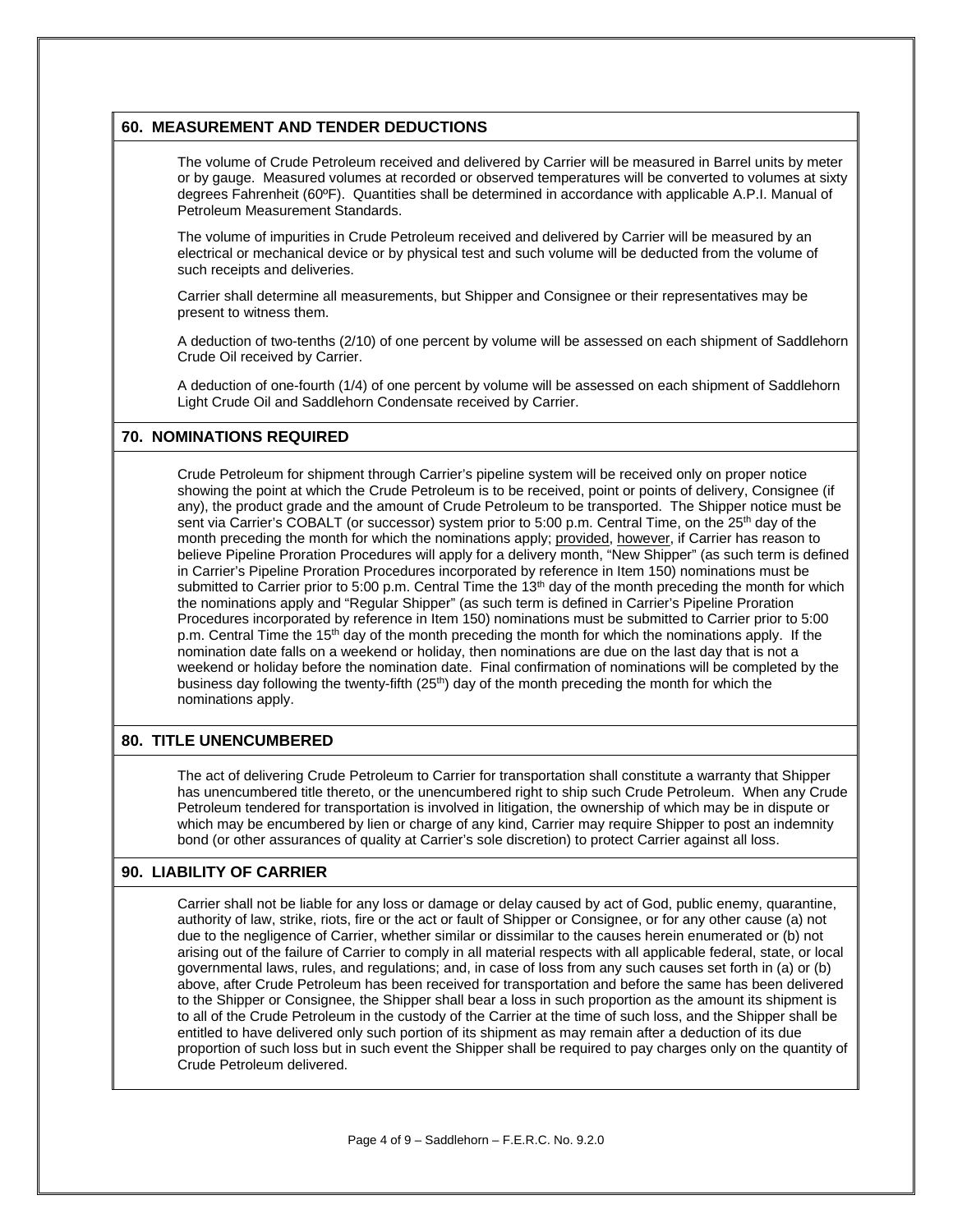#### **95. DUTY OF CARRIER**

Carrier shall transport Crude Petroleum with reasonable dispatch, considering the quality of the Crude Petroleum, the distance of transportation and other material elements.

#### **100. PAYMENT OF TRANSPORTATION AND OTHER CHARGES**

Shipper shall pay the transportation and all other charges accruing on the volumes of Crude Petroleum delivered, adjusted to sixty degrees Fahrenheit (60°F). Carrier shall have a carrier's lien on all Crude Petroleum accepted for transportation to secure the payment of all charges, and may withhold said Crude Petroleum from delivery until all of the said charges shall have been paid.

Carrier will invoice Shipper each month for transportation and other charges incurred during the previous month. If such a bill is not paid within ten (10) days after date of invoice or, if later, any other due date, Carrier shall have the right to assess a late charge at an interest rate of 1.5% per month, unless such rate is greater than the maximum rate allowed by law, in which case the maximum rate allowed by law will be used. Such late charge shall accrue from ten (10) days after date of invoice (or such other later due date, if any) until payment is made.

Carrier may require that all payments to Carrier for services pertaining to the transportation of Crude Petroleum be by wire transfer in accordance with the instructions on the Carrier's invoice to Shipper.

In the event Carrier determines at its sole discretion that the financial condition of a Shipper or Shipper's credit support provider (if any) is or has become impaired or unsatisfactory, Carrier will provide notice to Shipper and Shipper will provide adequate assurance of performance to Carrier in the form, amount, and from an issuer reasonably acceptable to Carrier.

"Adequate assurance of performance" includes, at Carrier's sole discretion, (1) prepayment by wire transfer of all charges reasonably anticipated to be incurred by Shipper for two (2) months of shipments by Shipper plus 10%, which shall be held by Carrier without interest accruing thereon until credited to Shipper, (2) a standby letter of credit at Shipper's expense in favor of Carrier in an amount sufficient to ensure payment of all charges reasonably anticipated to be incurred by Shipper for two (2) months of shipments by Shipper plus 10%, and, in a form, and from an institution reasonably acceptable to Carrier, or (3) a guaranty in an amount sufficient to ensure payment of all charges reasonably anticipated to be incurred by Shipper for two (2) months of shipments by Shipper plus 10%, and in a form, and from a third party reasonably acceptable to Carrier.

In the event that Shipper fails to comply with any such requirement on or before the date supplied in Carrier's notice to Shipper, Carrier shall not be obligated to provide Shipper access to Carrier's pipeline facilities or provide services pursuant to the applicable tariffs until such requirement is fully met. Any costs or charges incurred by Carrier arising out of any delay in providing Shipper access to Carrier's pipeline facilities or services pursuant to the applicable tariffs shall be borne solely by Shipper and reimbursed to Carrier upon receipt of Carrier's invoice therefor.

In addition to all other liens, statutory or otherwise, to which Carrier is entitled and unless the following grant is expressly prohibited by the terms of one or more security agreements or credit agreements creating prior, perfected security interests in the hereinafter-defined Collateral, Shipper hereby grants to Carrier a first priority, continuous and continuing security interest in all of the following, whether now or hereafter existing or acquired, as collateral for the prompt and complete payment and performance of Shipper's Obligations (as defined below): (a) All Crude Petroleum accepted by Carrier for transportation, terminalling, or otherwise while in the possession of Carrier; (b) all other property of Shipper now in the possession of and at any time and from time to time hereafter delivered to Carrier or its agents but only while in the possession of Carrier; and (c) all of Shipper's pre-payments, deposits, balances, and credits with, and any of its claims against, Carrier, at any time existing. The property described or referred to in subsections (a) through (c) above is collectively referred to as the "Collateral." This grant secures the following (collectively the "Obligations"): (a) all antecedent, current and future transportation, terminalling, special, ancillary and other lawful charges arising under or related to the applicable tariffs or the contracts entered into in connection with the applicable tariffs; (b) the repayment of any amounts that Carrier may advance or spend for the maintenance, storage or preservation of the Collateral; (c) all amounts owed under any modifications, renewals or extensions of any of the foregoing obligations; and (d) all other amounts now or in the future owed by Shipper to Carrier, whether or not of the same kind or class as the other obligations owed by Shipper to Carrier. Shipper authorizes Carrier to file such financing statements or other documents necessary to perfect and maintain the security interest herein granted.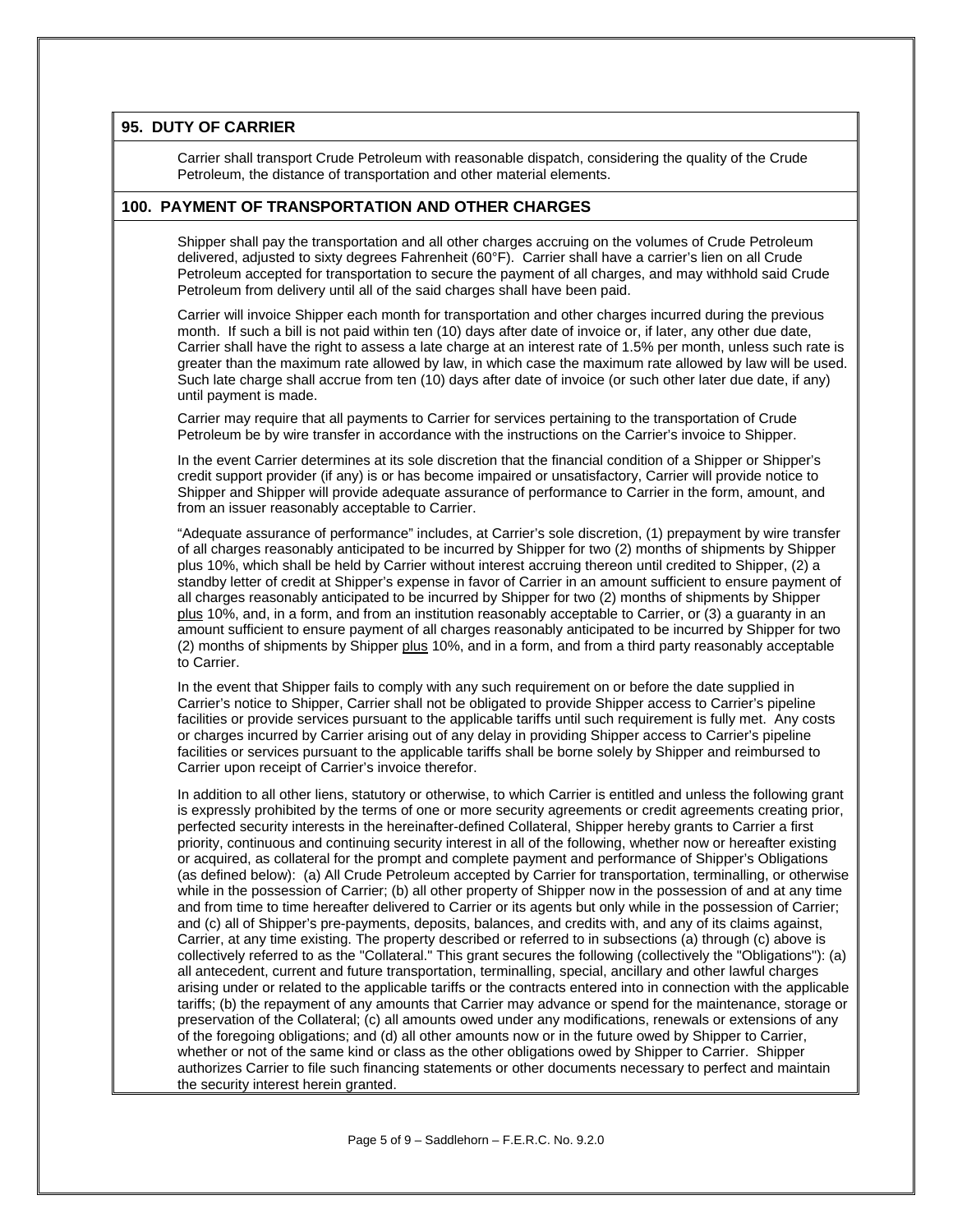#### **120. CLAIMS TIME FOR FILING**

As a condition precedent to recovery for loss, damage, or delay to shipments, claims must be filed in writing with Carrier within nine months after delivery of shipment, or, in case of failure to make delivery, then within nine months after a reasonable time for delivery has elapsed. Suits for loss or damage may be instituted only within two (2) years and one (1) day after delivery of the property, or in the case of failure to make delivery, then within two (2) years and one (1) day after a reasonable time for delivery has elapsed; provided, however, that where claims have been duly filed with Carrier, suit must be brought within two (2) years and one (1) day after notice in writing is given by Carrier to the claimant that Carrier has disallowed the claim or any part or parts thereof specified in the notice. Where claims for loss or damage are not filed or suits are not instituted thereon in accordance with the foregoing provisions, such claims will not be paid and Carrier will not be liable.

### **130. PIPEAGE CONTRACT REQUIRED**

Separate pipeage contracts in accord with this tariff and the regulations covering further details related to pipeline connections or facilities ancillary to Carrier's system may be required of Shipper before any obligation to provide transportation shall arise.

#### **140. DIVERSION OR RECONSIGNMENT**

Provided no back haul is required, diversion or reconsignment will be made on timely written request from the Shipper. No additional charge will be made for the diversion or reconsignment service. The rate to be applied under this rule is the rate from Origin to the Destination.

#### **150. PIPELINE PRORATION PROCEDURES**

When there shall be tendered to Carrier, for transportation, more Crude Petroleum than can be immediately transported, the transportation furnished by Carrier shall be apportioned among Shippers as provided in Carrier's Pipeline Proration Procedures. Carrier's Pipeline Proration Procedures dated August 1, 2016 are available on Carrier's, or its designee's Internet site at

[http://www.magellanlp.com/directory/Crude\\_Saddlehorn/summarysheets/Proration%20Procedures-](http://www.magellanlp.com/directory/Crude_Saddlehorn/summarysheets/Proration%20Procedures-Saddlehorn.pdf)[Saddlehorn.pdf](http://www.magellanlp.com/directory/Crude_Saddlehorn/summarysheets/Proration%20Procedures-Saddlehorn.pdf) or on request.

#### **160. APPLICATION OF RATES FROM INTERMEDIATE POINTS**

Crude Petroleum received from a point on Carrier's pipeline facilities that is not named in Carrier's Local Tariff, but which is intermediate to a point from which rates are published, will be assessed the rate in effect from the next more distant point published in Carrier's Local Tariff.

### **170. APPLICATION OF RATES TO INTERMEDIATE POINTS**

Crude Petroleum destined to a point on Carrier's lines that is not named in Carrier's Local Tariff, but which is intermediate to a point to which rates are published, will be assessed the rate in effect to the next more distant point published in Carrier's Local Tariff.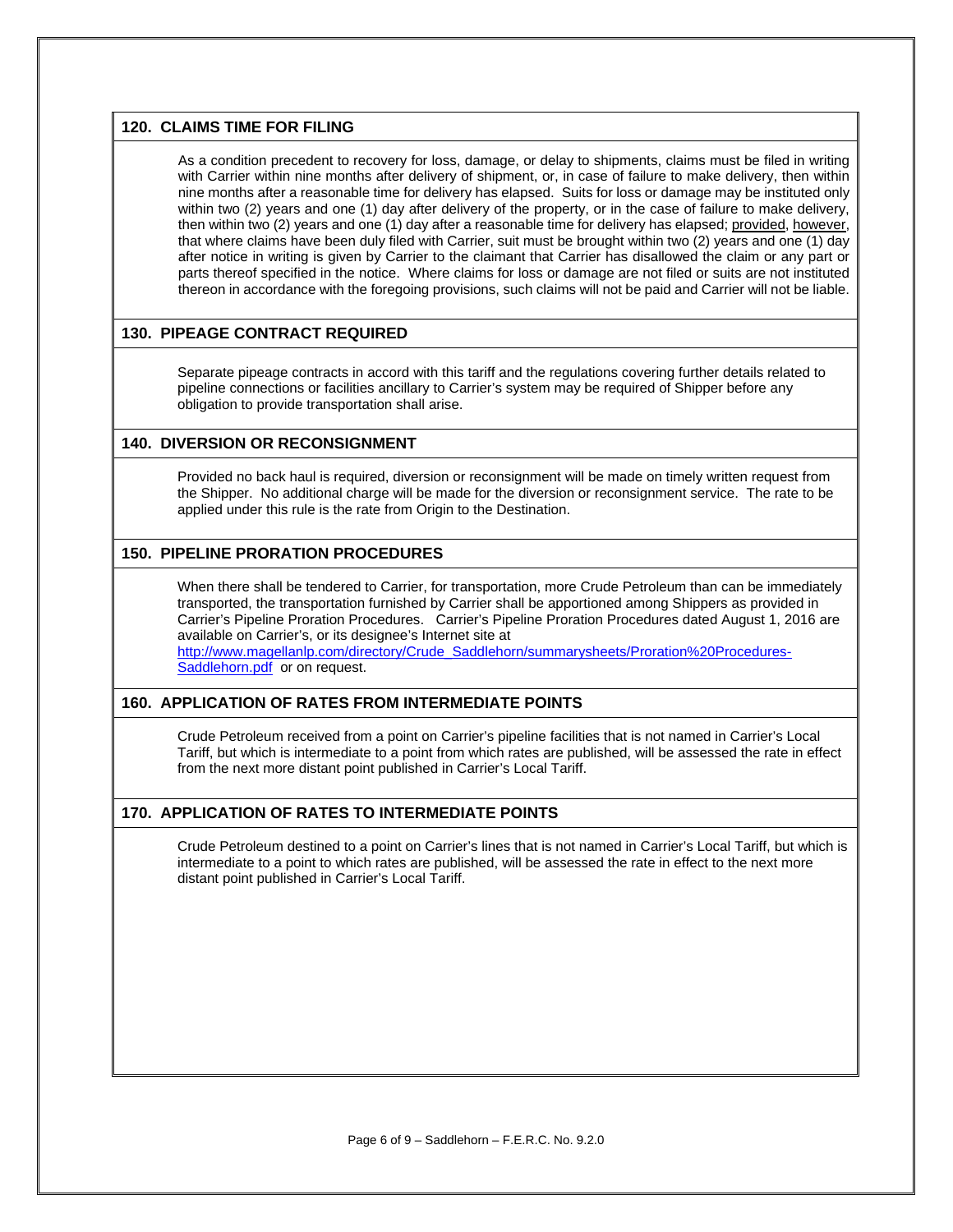### **180. LINE FILL AND TANK BOTTOMS INVENTORY REQUIREMENTS**

Prior to delivering Barrels out of Carrier's pipeline system, each Shipper will be required to supply a pro rata share of Crude Petroleum necessary for pipeline and tankage fill to ensure efficient operation of Carrier's pipeline system, as determined by Carrier in its sole discretion. Carrier shall revise its line fill apportionment every calendar quarter based on the volume shipped during such calendar quarter and provide notice of such calendar quarterly apportionment to each Shipper.

If the pro rata share of Crude Petroleum to be provided by a Shipper for this purpose changes after Carrier's calendar quarterly reconciliation, Shipper shall promptly be required to provide the difference of Crude Petroleum to Carrier or Carrier shall promptly redeliver the difference of Crude Petroleum to Shipper, as applicable.

Carrier shall redeliver Shipper's pro rata share of Crude Petroleum provided under this Item 180 only after Shipper balances have been reconciled between Shipper and Carrier. Carrier, at its discretion, may require advance payment of transportation charges on the volumes of Crude Petroleum to be cleared from Carrier's system, and any unpaid accounts, before final delivery of Shipper's Crude Petroleum will be made. Carrier shall have a reasonable period of time, not to exceed ninety (90) days, from the date of Carrier's calendar quarterly apportionment, or from the date of notice by Shipper to Carrier of Shipper's election to receive redelivery of such difference of Crude Petroleum, if applicable, to complete administrative and operational requirements incidental to Shipper withdrawal.

Upon delivery of Crude Petroleum by Shipper to Carrier for this purpose, title to such Crude Petroleum shall remain with Shipper and not Carrier.

Carrier's pipeline system is part of an undivided joint interest pipeline system (the "Joint Pipeline"). The Joint Pipeline is owned by Carrier and another common carrier (each, an "Owner" and collectively, the "Owners"), and is operated by a third-party contractual operator appointed by the Owners (the "Operator"). Each Owner is responsible for ensuring that its shippers provide line fill associated with throughput of product shipped on such Owner's pipeline system from time to time as determined by the Operator to ensure the efficient and effective operation of the Joint Pipeline.

In connection with Carrier's calendar quarterly reconciliation of line fill among its Shippers, and in furtherance of the foregoing Joint Pipeline line fill requirements, the Operator will first determine and notify each Owner of the line fill apportionment between each Owner's pipeline system. Each Owner will cause its shippers to promptly satisfy any such calendar quarterly re-apportionment as determined by the Operator. If the pro rata share of Crude Petroleum to be provided by an Owner's shippers changes after Operator's calendar quarterly reconciliation, each Owner shall cause its shippers to promptly provide the difference of Crude Petroleum to such Owner, or such Owner shall promptly redeliver the difference of Crude Petroleum to its shippers, as applicable.

Each Owner's (and its shippers') right to use its share of capacity on the Joint Pipeline is conditioned on its compliance with the provisions set forth in this Item 180.

#### **190. ORIGINATION FACILITIES**

Crude Petroleum will be received only from pipelines, tanks, or other facilities that are provided by Shipper or Shipper's designee, or a connecting carrier. Carrier will determine and advise Shippers of the size and capacity of the pipeline and tanks that will need to be provided at the point of receipt to meet the operating conditions of Carrier's facilities at such point. Carrier will not accept Crude Petroleum for transportation unless such facilities have been provided.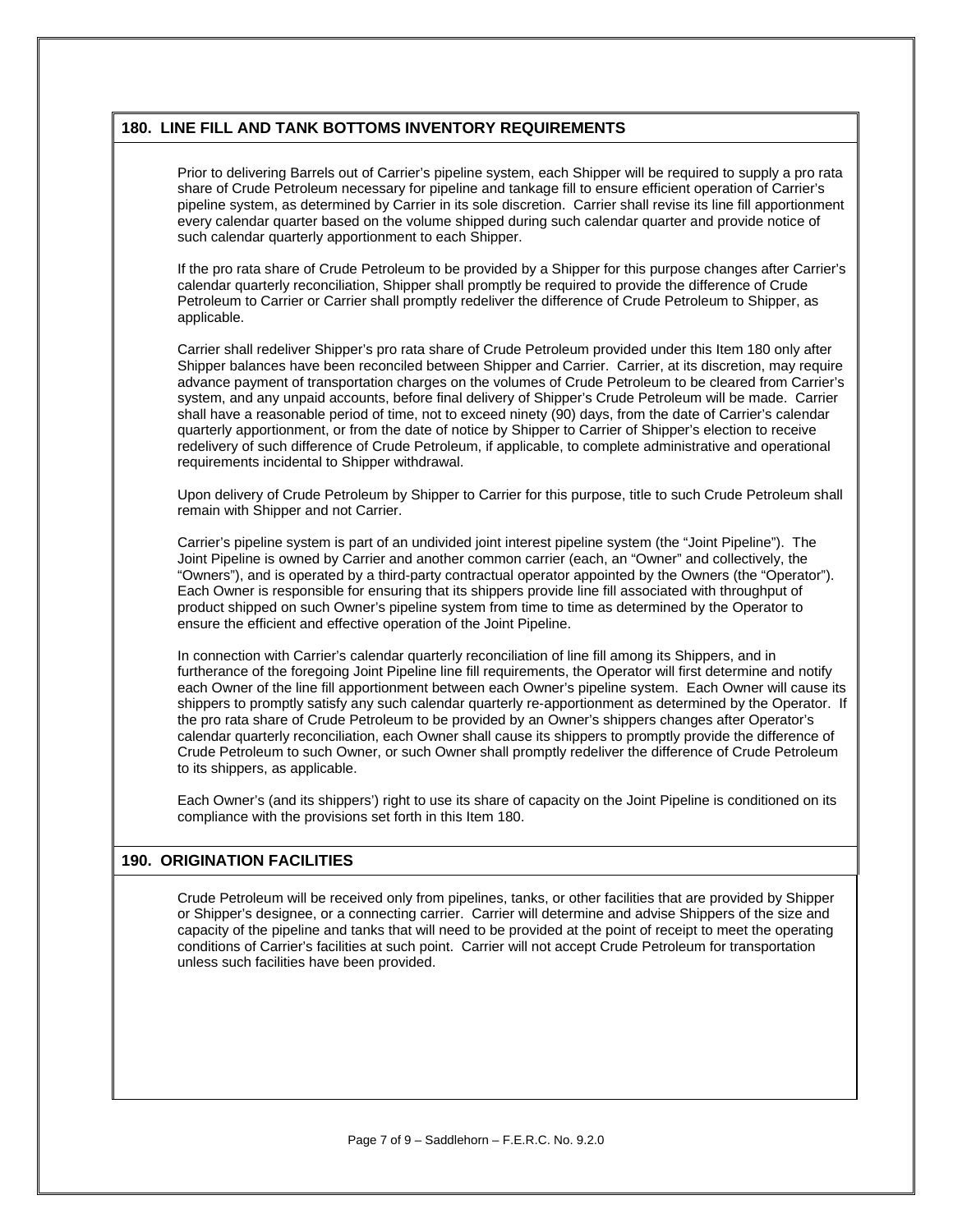#### **200. DESTINATION FACILITIES & ACCEPTANCE OF DELIVERY**

Carrier will deliver Crude Petroleum to Shipper or Shipper's Consignee at the Destination. Shipper is responsible for arranging adequate facilities and services to receive and take the Crude Petroleum away from the Destination. Shipper will be solely responsible for any additional tariffs, costs or charges imposed on Crude Petroleum after delivery by Carrier at the Destination.

After a Shipper's shipment has had time to arrive at the Destination, and on twenty–four (24) hours' notice to Shipper or Consignee, Carrier may begin delivery of such shipment to Shipper or Consignee at its current rate of pumping. If all of such shipment cannot be received by Shipper or Consignee, a demurrage charge of one-half (½) cent per Barrel per twenty-four (24) hours shall be assessed to the Shipper and continue to accrue from the time said notice expires on that part of such shipment which has not then been received by Shipper or Consignee until the applicable Crude Petroleum has been delivered out of the Carrier's system.

In addition, if Shipper is not able to receive from Carrier at the Destination the entirety of Shipper's Crude Petroleum at the time when Carrier has scheduled a delivery of such Crude Petroleum, Carrier shall have the immediate right to sell such Crude Petroleum to the first available purchaser at the best price reasonably obtainable (Carrier or its affiliates may be a purchaser at such sale); to use the proceeds thereof to pay Carrier all charges and other costs or expenses due by Shipper under the applicable tariffs for the transportation and disposal of such Crude Petroleum; and to pay the balance of such proceeds to Shipper, unless conflicting claims for such remaining proceeds have been received by Carrier in which case Carrier shall be entitled to hold the balance of such proceeds for whomsoever may be entitled thereto.

#### **210. CARRIER'S REMEDIES**

The transportation of Crude Petroleum may be refused or terminated if Carrier determines that the Crude Petroleum does not meet the requirements established herein. In addition, Carrier shall have the right, at its sole discretion, to any remedy available, including but not limited to the right without notice or liability to return, divert, sell or dispose of Crude Petroleum that does not conform to the provisions of the applicable tariffs. Shipper shall reimburse Carrier for all costs and expenses incurred by Carrier in returning or otherwise disposing of such non-conforming Crude Petroleum.